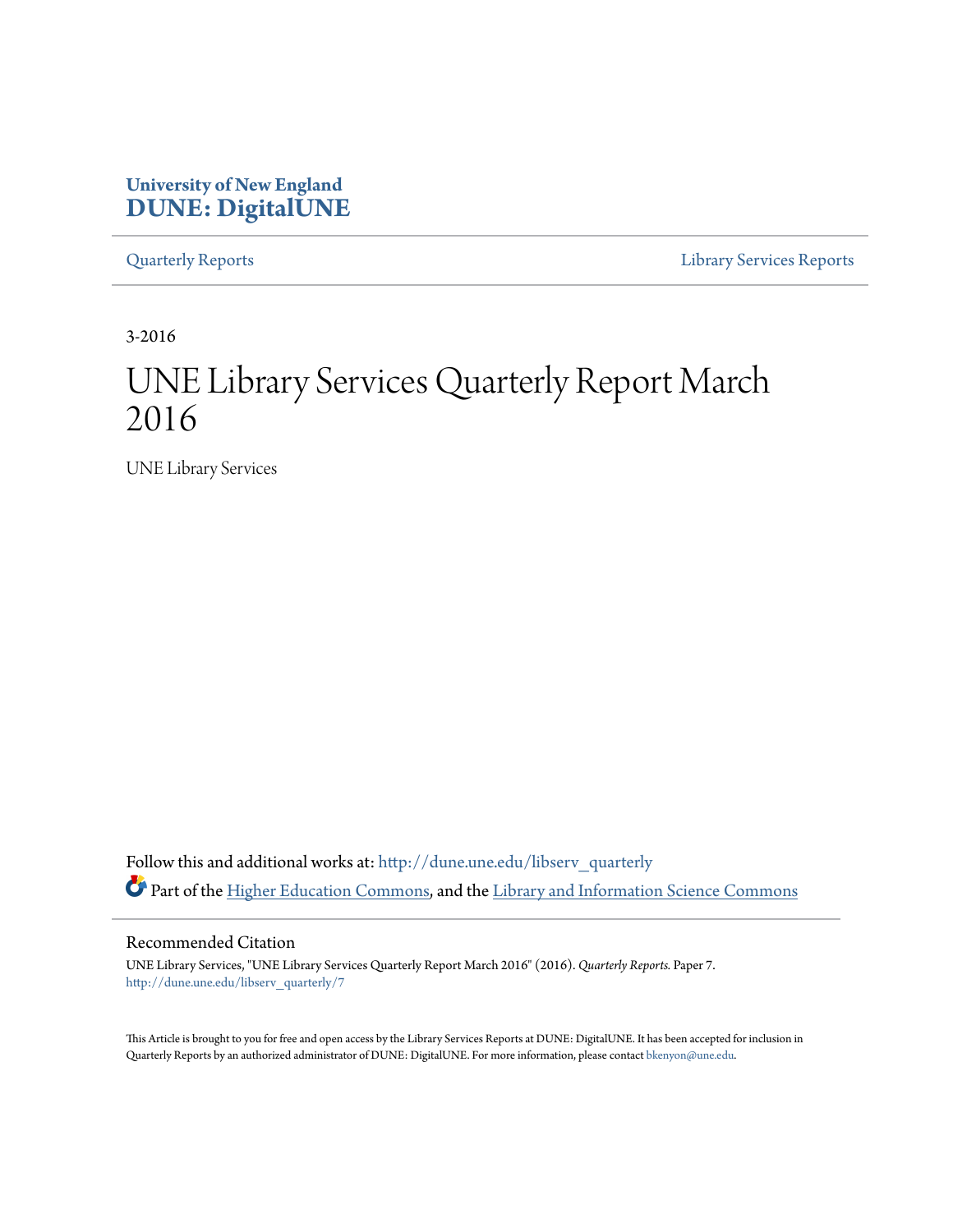

## **EW ENGLAND** UNE Library Services Report to the Board of Trustees March 2016

## **Part I: Unit Key Issues**

**1. Assess and address the needs of the 21st century UNE Library patron using a New Library Models Task Force**

This initiative continues to occupy center stage for UNE Library Services. After the Staff Retreat last summer, the New Models Task Force developed a process and timeline to come up with a reorganization plan for the Library. The process includes:

- Finalizing our goals;
- Meeting with staff members in their Departments, in mixed-groups, and as individuals to consider current and future services;
- Developing a reorganization plan;
- Proposing and revising the plan per feedback;
- And beginning to implement the plan this summer.



Some library staff have already adopted new roles related to the growth of eBooks and DUNE: DigitalUNE.

*The "Library is Super" T-shirts were a hit with students and staff at the Superhero-themed Fall Open House at Ketchum Library this year.*

**Challenges: Maintain UNE Library Services as an effective and efficient service department currently and into the future.**

**Proposed Timeline: Now through May 2016.**

**Supports Strategic Initiatives: All four initiatives are addressed by this self-study and potential reorganization, but particularly #4: UNE will optimize university resources and support ethical, effective, efficient, and responsible decision-making.**

**2. Expand and support the global reach of library resources and services for the UNE community around the world** 

Our eBook collection is burgeoning, making UNE's library books accessible to students and faculty wherever they are in the world, whenever they need them.

We provide access to over **600,000 eBooks**. Many of them are not actually purchased until they are used by patrons. This model of "Patron-Driven Acquisition" ensures that we are only buying what our patrons need.



The first few uses are short term loans, and loan price is only about 10% of the list price. If a book is used more than a few times, the purchase is triggered.

In 2015, 1,685 titles were viewed, and the cost of shortterm loans and purchases totaled \$77,677. If we had outright purchased all of these titles, the cost would have been over \$206,000. Chapters in these titles were accessed 218,479 times, resulting in a cost-per-use of only \$0.36, an excellent return on investment.

**Challenges: Our goal is to provide "just in time" information resources for our students, staff and faculty.** 

**Proposed Timeline: Ongoing.**

**Supports Strategic Initiatives #2 & #4 – UNE will have a culture and infrastructure that support students and faculty in research and scholarship; UNE will optimize university resources and support ethical, effective, efficient, and responsible decision-making.**